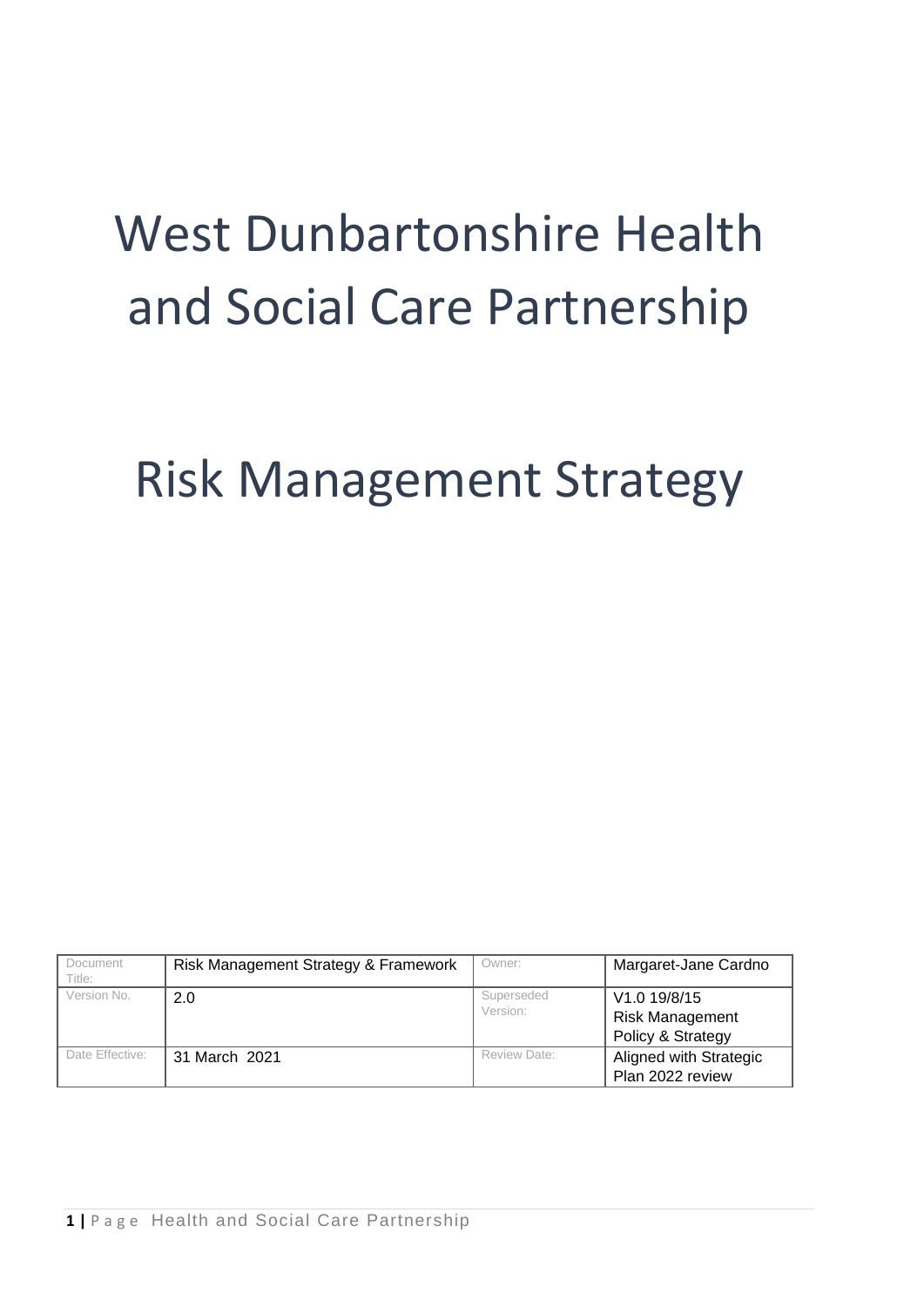### **Document Management - Version Control**

| Policy Title & Reference                                                 | <b>Risk Management Strategy and Framework</b>                                                                                                                                                                                                                                                                                                                                       |                                   |  |                   |  |  |
|--------------------------------------------------------------------------|-------------------------------------------------------------------------------------------------------------------------------------------------------------------------------------------------------------------------------------------------------------------------------------------------------------------------------------------------------------------------------------|-----------------------------------|--|-------------------|--|--|
| <b>Version Number &amp; Date</b>                                         | V <sub>2</sub>                                                                                                                                                                                                                                                                                                                                                                      | 31/04/2021                        |  |                   |  |  |
| Title, Version Number &<br>Date of superseded<br>version (if applicable) | Risk Management Policy &<br>Strategy                                                                                                                                                                                                                                                                                                                                                | 19 August 2015<br>Soumen Sengupta |  |                   |  |  |
| Rationale for<br>Introduction/driver for<br>Change                       | The Integration Scheme requires that a Risk<br>Management policy and strategy be in place to support<br>integrated service delivery (except for NHS acute<br>hospital service).<br>This risk management strategy and framework supports<br>the policy to provide the IJB with information to aid<br>decision making in relation to the risks associated with<br>the Strategic Plan. |                                   |  |                   |  |  |
| Summary of<br>Substantive Changes (if<br>applicable)                     | Align the review period with the lifecycle of the HSCP<br>Strategic Plan (review every 3 years).<br>Next full interim review would be 2022, then every 3<br>years.                                                                                                                                                                                                                  |                                   |  |                   |  |  |
| <b>Summary of Technical</b><br>changes (if applicable)                   | HSCP Risk Management Policy now supported by a<br>separate Risk Management Strategy and Framework.                                                                                                                                                                                                                                                                                  |                                   |  |                   |  |  |
| <b>Lead Officer</b>                                                      | Margaret-Jane Cardno, Head of Strategy and<br><b>Transformation</b>                                                                                                                                                                                                                                                                                                                 |                                   |  |                   |  |  |
| <b>Final Trades Union</b><br>Position                                    |                                                                                                                                                                                                                                                                                                                                                                                     |                                   |  |                   |  |  |
| <b>Consultation and</b>                                                  | <b>Financial consultation</b>                                                                                                                                                                                                                                                                                                                                                       |                                   |  | January 2021      |  |  |
| <b>Approval Process</b>                                                  | Legal consultation                                                                                                                                                                                                                                                                                                                                                                  |                                   |  | March 2021        |  |  |
|                                                                          | Audit and Fraud consultation                                                                                                                                                                                                                                                                                                                                                        |                                   |  | February 2021     |  |  |
|                                                                          | <b>Trades Union</b>                                                                                                                                                                                                                                                                                                                                                                 |                                   |  | March 2021        |  |  |
|                                                                          | Approval at HSCP Board                                                                                                                                                                                                                                                                                                                                                              |                                   |  | 20 September 2021 |  |  |
| Accompanying<br>Documentation(incl EIA)                                  | HSCP Strategic plan 2019 - 2022                                                                                                                                                                                                                                                                                                                                                     |                                   |  |                   |  |  |
| <b>Linked Policies and</b><br>Procedures                                 | Public Bodies (Joint Working) (Scotland) Act 2014<br><b>Strategic Risk Register</b><br><b>WDC Risk Management Framework</b><br><b>NHS Risk Management Framework</b><br><b>Clinical Care and Governance</b>                                                                                                                                                                          |                                   |  |                   |  |  |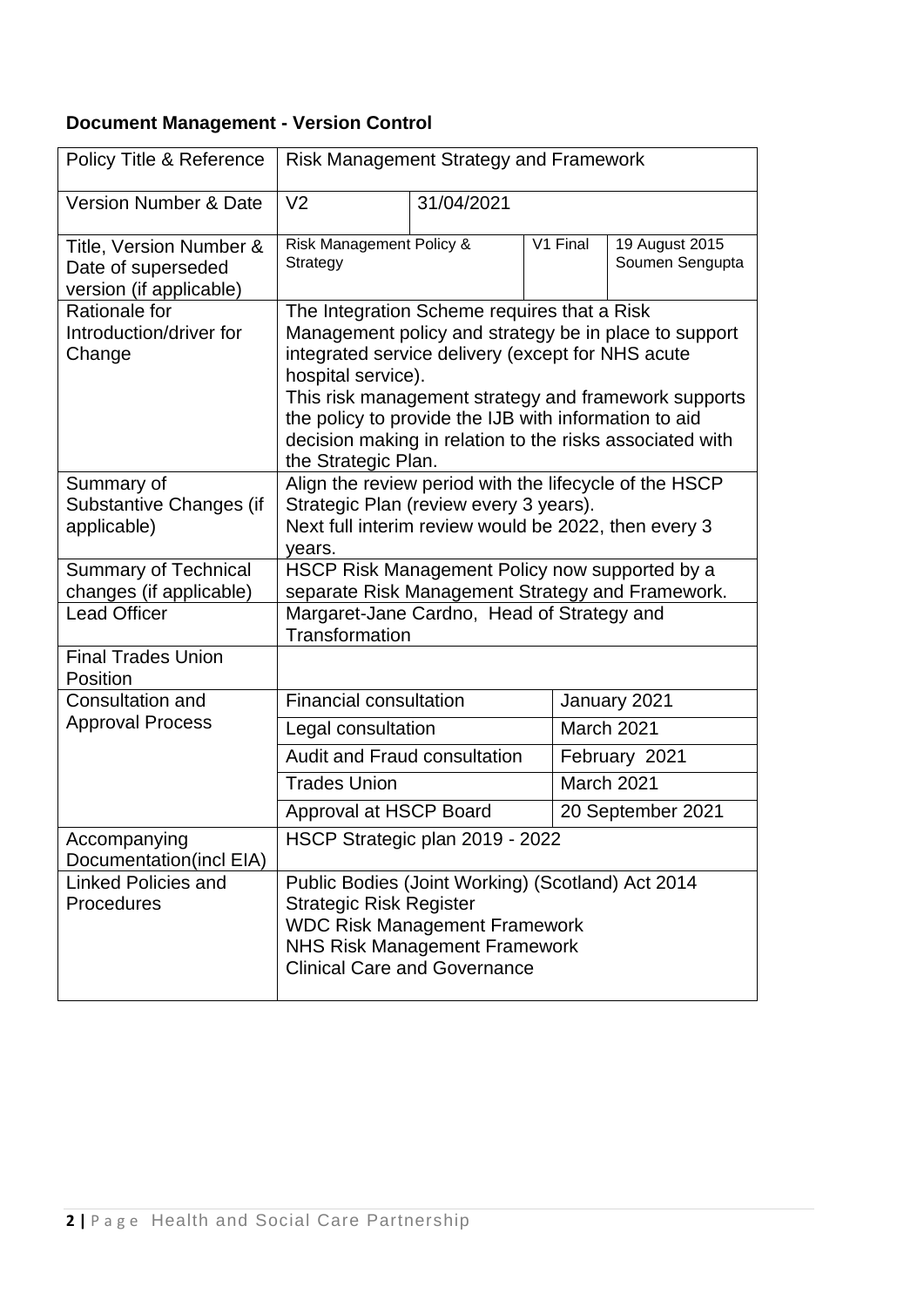### **Risk Management Strategy and Framework**

| $\mathbf 1$    |  |
|----------------|--|
| $\overline{2}$ |  |
| 3              |  |
| 4              |  |
| 5              |  |
| 6              |  |
| $\overline{7}$ |  |
| 8              |  |
| 9              |  |
| 10             |  |
|                |  |
|                |  |
|                |  |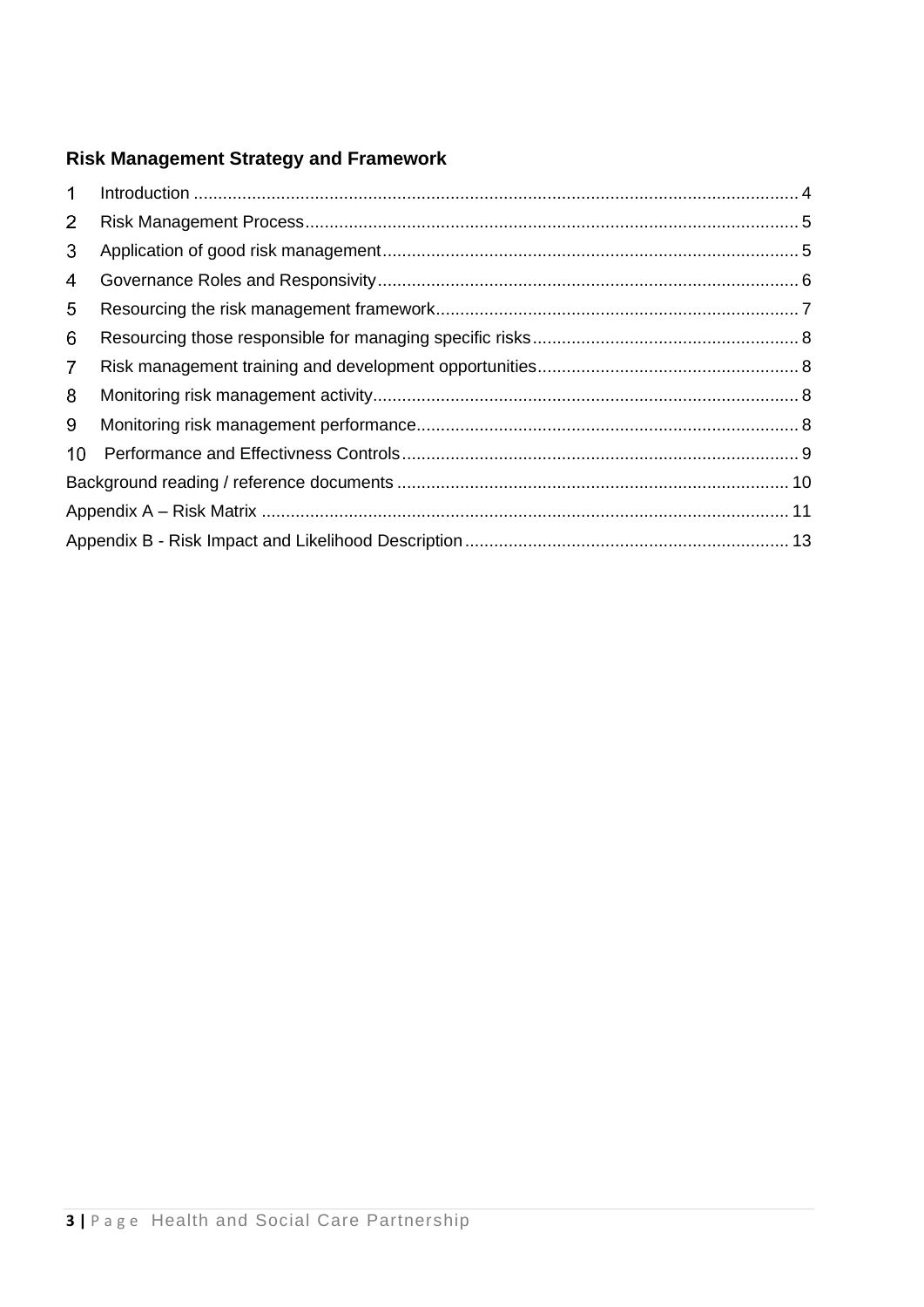### **Risk Management Strategy and Framework**

The Integration Joint Board's Risk Management Policy includes information on the risk management approach of the Health and Social Care Partnership Board (HSCP Board) including information around the risk scoring matrix and governance roles and responsibilities around Risk Management. The deployment of the policy is detailed in the following risk management strategy and framework.

#### $\mathbf 1$ **Introduction**

- 1.1 This strategy and framework sets out the approach, procedure, process, systems, risk management roles and responsibilities for monitoring and management of Strategic Risks for the HSCP Board.
- 1.2 The primary objectives of this strategy will be to:
	- − Promote awareness of risk and define responsibility for managing risk within the Health and Social Care Partnership (HSCP);
	- − Establish communication and sharing of risk information through all areas of the HSCP;
	- − Initiate measures to reduce the HSCP Boards' exposure to risk and potential loss; and,
	- − Establish standards and principles for the efficient management of risk, including regular monitoring, reporting and review.
- 1.3 This strategy takes a positive and holistic approach to risk management. The scope applies to all risks, whether relating to the clinical and care environment, employee safety and wellbeing, financial risk, business risk, opportunities or threats.
- **Strategic risks** represent the potential for the HSCP Board to achieve (opportunity) or fail to meet (threat) its desired outcomes and objectives as set out within the Strategic Plan, and typically these risks require strategic leadership in the development of activities and application of controls to manage the risk.
- **Operational risks** represent the potential for impact (opportunity or threat) within or arising from the activities of an individual service area or team operating within the scope of the HSCP Board's activities. Parent bodies will retain responsibility for managing operational risks as operational risks will be more 'front-line' in nature and the development of activities and controls to respond to these risks can be led by local managers and team leaders. Where a number of operational risks impact across multiple service areas or, because of interdependencies, require more strategic leadership, then these can be proposed for escalation to 'strategic risk' status for the HSCP Board.
- All risks will be analysed consistently with an evaluation of risk impact (scored 1 to 5) multiplied by likelihood (scored 1 to 5) shown in table.

|                | <b>Risk Impact</b> | Likelihood     |
|----------------|--------------------|----------------|
| 1              | Insignificant      | Rare           |
| $\overline{2}$ | Minor              | Unlikely       |
| 3              | Moderate           | Possible       |
| 4              | Maior              | Probable       |
| 5              | Catastrophic       | Almost certain |

All risks assessed as scoring 10 or above will be monitored and extreme risk, scoring 16 or above, will be viewed as significant and therefore subject to closer scrutiny by the HSCP Audit and Performance Committee.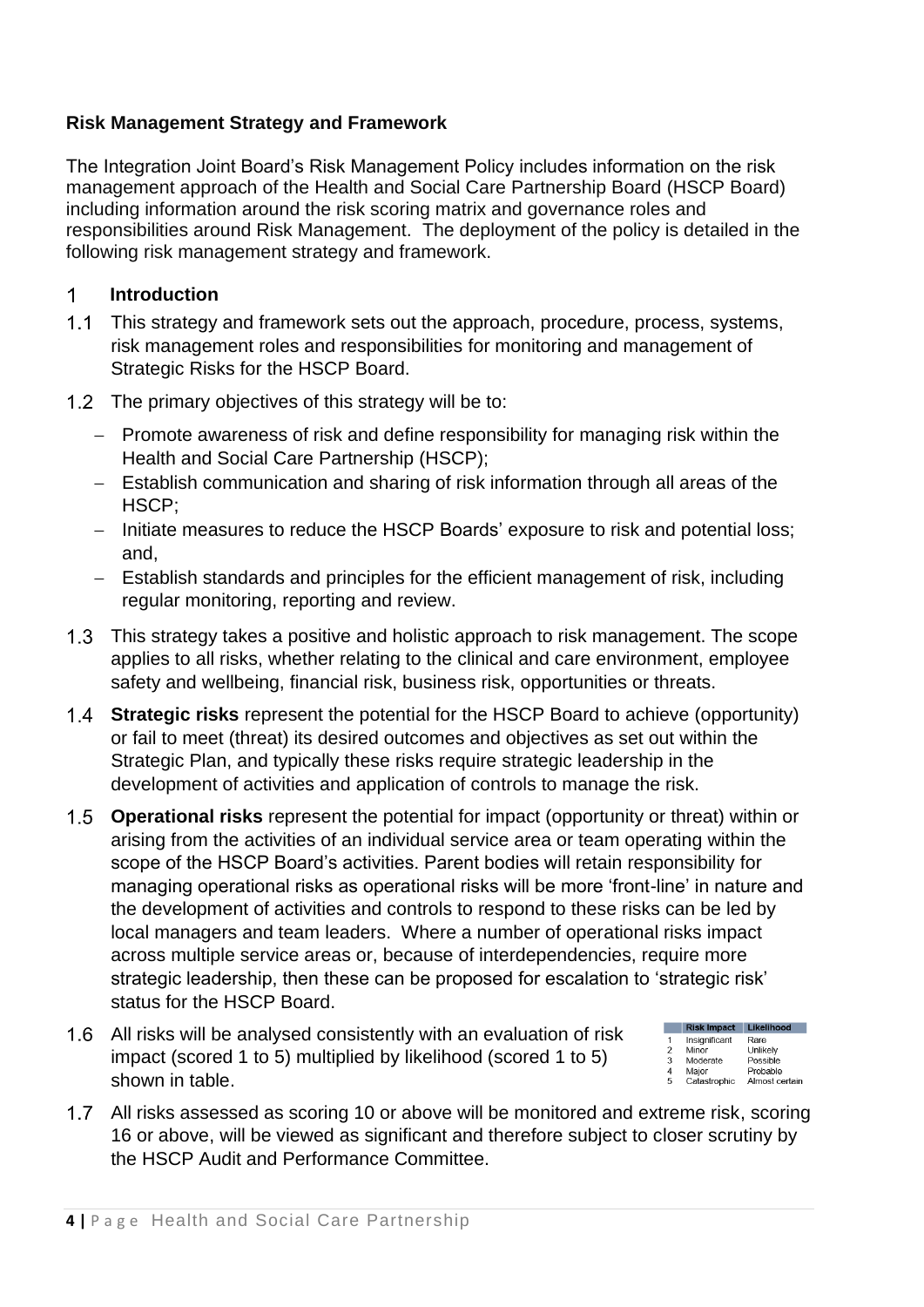1.8 This document represents the risk management framework to be implemented across the HSCP Board and will contribute to the Board's wider governance arrangements.

#### $2<sup>1</sup>$ **Risk Management Process**

- 2.1 Risk Management is about the culture, processes and structures that are directed towards realising potential opportunities whilst managing adverse effects
- 2.2 It is proactive in understanding risk and uncertainty, it learns and builds upon existing good practice and is a continually evolving process that has an important role in ensuring that defensible and beneficial decisions are made.
- 2.3 The HCSP embeds risk management practice by consistent application of the risk management process shown in the diagram, across all areas of service delivery and business activities.



#### $3<sup>1</sup>$ **Application of good risk management**

- 3.1 Standard procedures  $(3.2 3.10)$  will be implemented across all areas of activity that are under the direction of the HSCP Board in order to achieve consistent and effective implementation of good risk management.
- Full implementation of the risk management process. This means that risk management information should (wherever possible) be used to guide major decisions in the same way that cost and benefit analysis is used.
- 3.3 Identification of risk using standard methodologies, and involving subject experts who have knowledge and experience of the activity or process under consideration.
- 3.4 Categorisation of risk under the headings below:
	- − Strategic Risks: such as risks that may arise from Political, Economical, Social, Technological, Legislative and Environmental factors that impact on the delivery of the Strategic Plan outcomes.
	- − Operational Risks: such as risks that may arise from or impact on Clinical Care and Treatment, Social Care and Treatment, Citizen Service, Employee Health, Safety and Well-being, Business Continuity/Supply Chain, Information Security and Asset Management.
- Appropriate ownership of risk. Specific risks will be owned by/assigned to whoever is best placed to manage the risk and oversee the development of any new risk controls required.
- Consistent application of the agreed risk matrix to analyse risk in terms of likelihood of occurrence and potential impact, taking into account the effectiveness of risk control measures in place. The risk matrix to be used is attached in Appendix I.
- Consistent response to risk that is proportionate to the level of risk. This means that risk may be terminated; transferred elsewhere (ie to another partner or third party); tolerated as it is; or, treated with cost effective measures to bring it to a level where it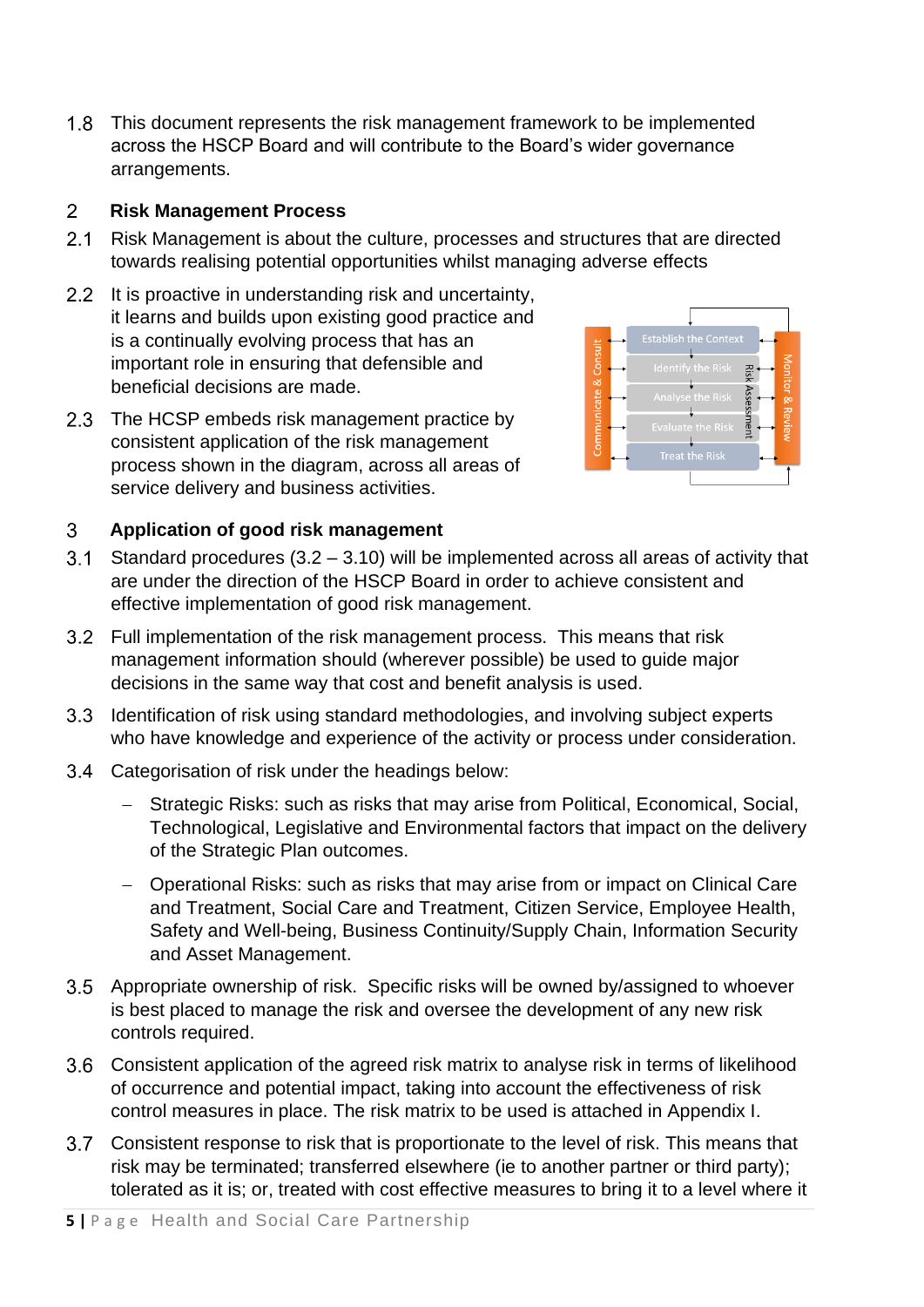is acceptable or tolerable for the Joint Board in keeping with its appetite/tolerance for risk. In the case of opportunities, the Joint Board may take an informed risk in terms of tolerating it if the opportunity is judged to be (1) worthwhile pursuing and (2) the Joint Board is confident in its ability to achieve the benefits and manage/contain the associated risk.

- Implementation and maintenance of risk registers as a means of collating risk information in a consistent format allowing comparison of risk evaluations, informed decision-making in relation to prioritising resources and ease of access to information for risk reporting.
- Reporting of strategic risks and key operational risks to the IJB on a six monthly basis.
- 3.10 Routine reporting of risk information within and across teams and a commitment to a 'lessons learned' culture that seeks to learn from both good and poor experience in order to replicate good practice and reduce adverse events and associated complaints and claims.

# **Risk leadership and accountability**

#### $\overline{4}$ **Governance Roles and Responsivity**

- Integration Joint Board: Members of the Integration Joint Board are responsible for:
	- − Oversight of the HSCPB's risk management arrangements;
	- − Receipt and review of reports on strategic risks and any key operational risks that require to be brought to the HSCPB's attention; and,
	- − Ensuring they are aware of any risks linked to formal reports and recommendations from the Chief Officer and other senior officers of the Health and Social Care Partnership concerning new priorities/policies and the like.
	- − Strategic risk registers will be presented to the HSCP Audit and Performance Committee for scrutiny and the HSCP Board for approval on an annual basis.
- 4.2 The Chief Officer has overall accountability for the IJB's risk management framework, ensuring that suitable and effective arrangements are in place to manage the risks relating to the functions within the scope of the IJB. The Chief Officer will keep the Chief Executives of the IJB's partner bodies informed of any significant existing or emerging risks that could seriously impact the IJB's ability to deliver the outcomes of the Strategic Plan or the reputation of the IJB.
- The Chief Financial Officer will be responsible for promoting arrangements to identify and manage key business risks, risk mitigation and insurance.
- 4.4 Members of the Senior Management Team are responsible for:
	- − supporting the Chief Officer and Chief Financial Officer in fulfilling their risk management responsibilities;
	- − receipt and review of regular risk reports on strategic, shared and key operational risks and escalating any matters of concern to the IJB; and,
	- − ensuring that the standard procedures set out in this strategy are actively promoted across their teams and within their areas of responsibility.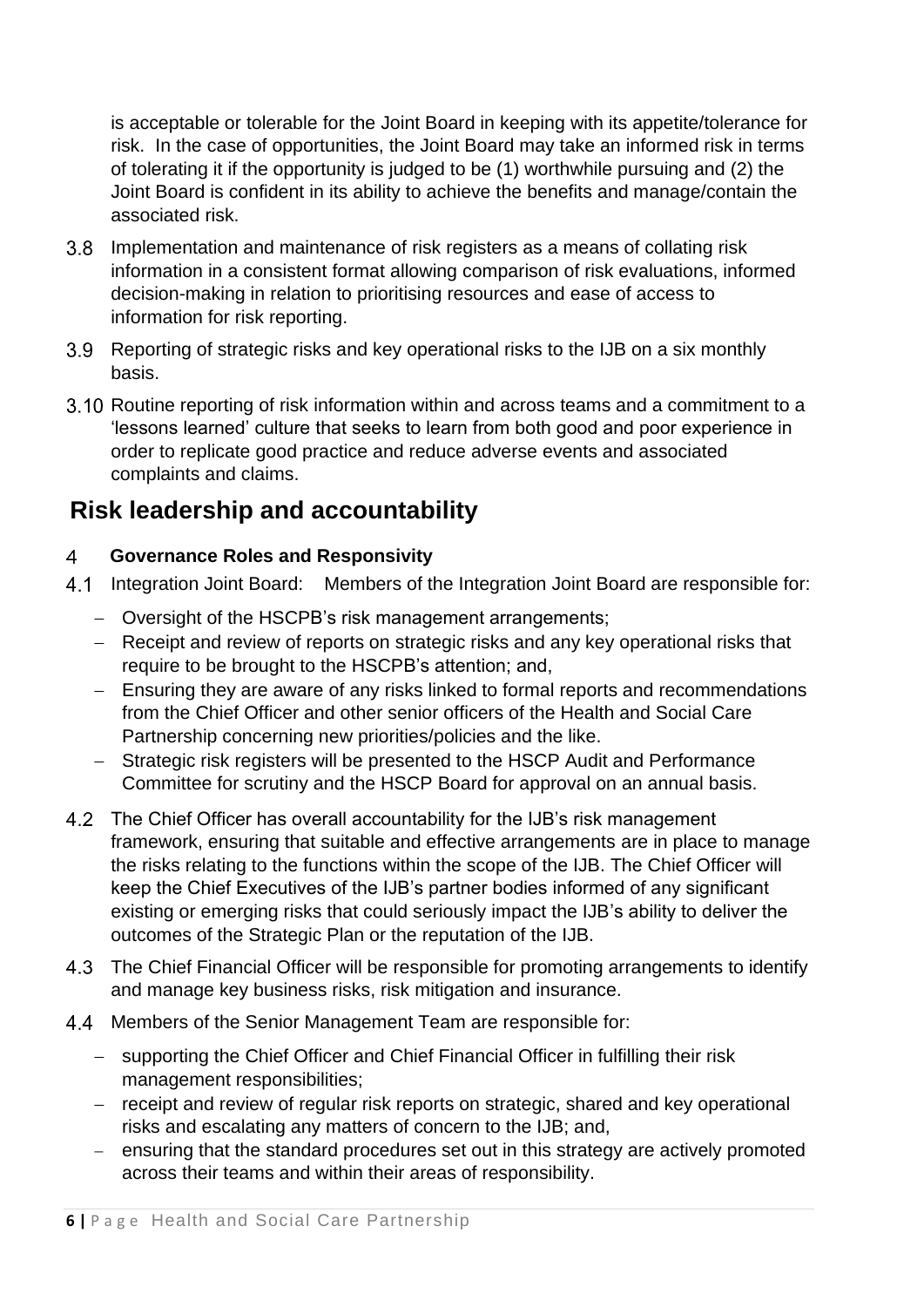- 4.5 It is the responsibility of each risk owner to ensure that:
	- − risks assigned to them are analysed in keeping with the agreed risk matrix;
	- − data on which risk evaluations are based are robust and reliable so far as possible;
	- − risks are defined clearly to make explicit the scope of the challenge, opportunity or hazard and the consequences that may arise;
	- − risk is reviewed not only in terms of likelihood and impact of occurrence, but takes account of any changes in context that may affect the risk;
	- − controls that are in place to manage the risk are proportionate to the context and level of risk.
- All persons working under the direction of the IJB Risk management should be integrated into daily activities with everyone involved in identifying current and potential risks where they work. Individuals have a responsibility to make every effort to be aware of situations which place them or others at risk, report identified hazards and implement
- Safe working practices developed within their service areas. This approach requires everyone to understand:
	- − the risks that relate to their roles and activities;
	- − how their actions relate to their own, their patient's, their services user's/client's and public safety;
	- − their accountability for particular risks and how they can manage them;
	- − the importance of flagging up incidents and/or near misses to allow lessons to be learned and contribute to ongoing improvement of risk management arrangements; and,
	- − that good risk management is a key part of the HSCP Board's culture. These operational risks are controlled and monitored by the Council and Health Board rather than the HSCP Board.
- Partner Bodies: It is the responsibility of relevant specialists from the partner bodies, (such as internal audit, external audit, clinical and non-clinical risk managers and health and safety advisers) to attend meetings as necessary to consider the implications of risks and provide relevant advice. It is the responsibility of the partner bodies to ensure they routinely seek to identify any residual risks and liabilities they retain in relation to the activities under the direction of the IJB.
- 4.9 Senior Information Risk Owner: Responsibility for this specific role will remain with the Council and the Health Board.

# **Resourcing Risk Management**

#### 5 **Resourcing the risk management framework**

- $5.1$ The Health Board's Director of Finance and Council's Section 95 Officer will ensure that the IJB and its Audit Committee is provided with the necessary technical and corporate support to develop, maintain and scrutinise strategic risk registers.
- 5.2 Much of the work on developing and leading the ongoing implementation of the risk management framework will be undertaken as part of routine activity within the IJB.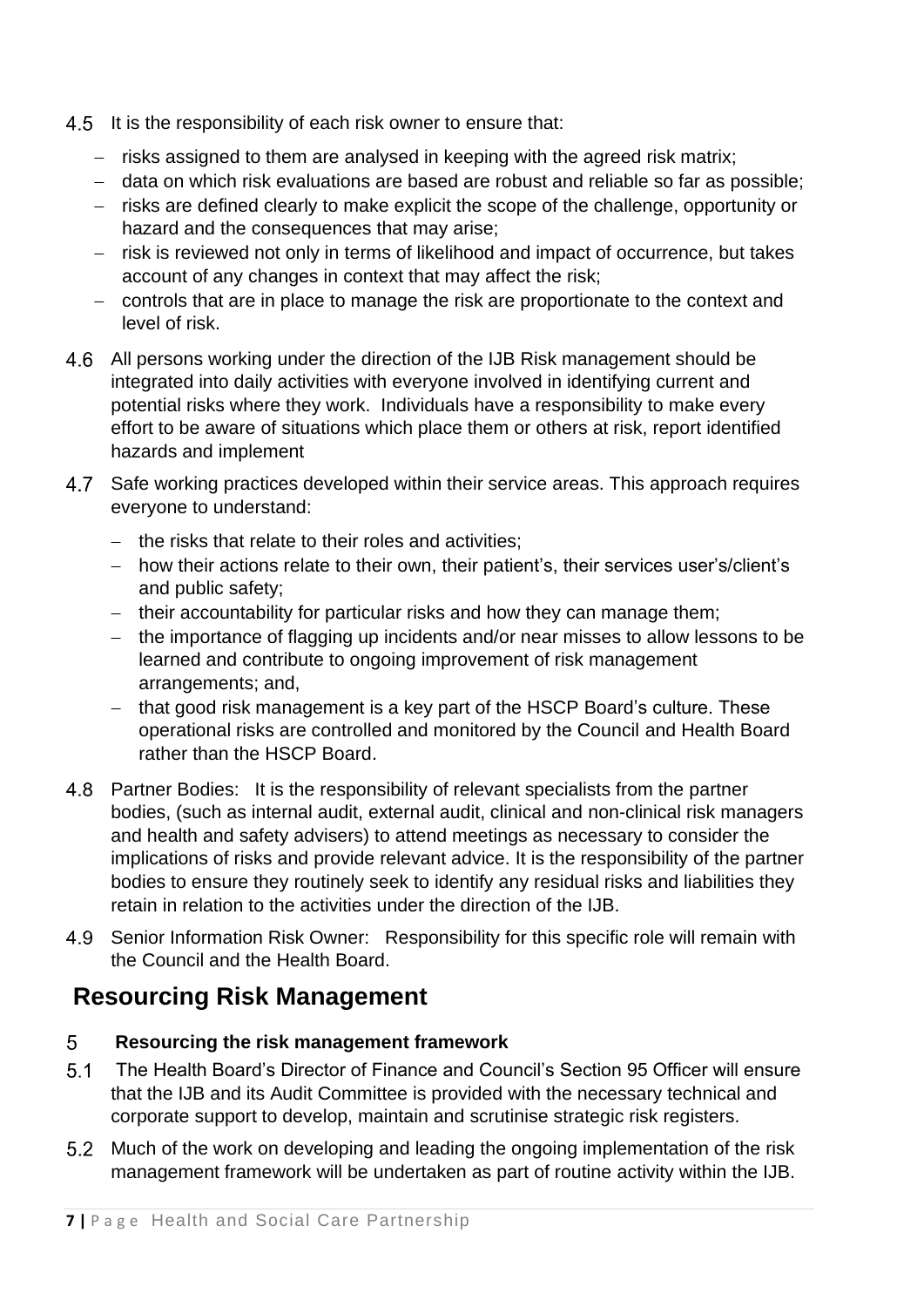Wherever possible the IJB will ensure that any related risk management training and education costs will be kept to a minimum, with the majority of risk-related courses/ training being delivered through resources already available to the IJB (the partner body risk managers/risk management specialists).

#### 6 **Resourcing those responsible for managing specific risks**

- Where risks impact on a specific partner body and new risk control measures require to be developed and funded, it is expected that the costs will be borne by that partner organisation.
- Financial decisions in respect of the IJB's risk management arrangements will rest with the Chief Financial Officer.

# **Training, learning and development**

#### $\overline{7}$ **Risk management training and development opportunities**

- $7.1$ To implement effectively, it is essential for people to have the competence and capacity for managing risk and handling risk judgements with confidence, to focus on learning from events and past experience in relation to what has worked well or could have been managed better, and to focus on identifying malfunctioning 'systems' rather than people.
- Training is important and is essential in embedding a positive risk management culture across all activities under the direction of the IJB and in developing risk management maturity. The Senior Management Team will regularly review risk management training and development needs and source the relevant training and development opportunities required.

# **Monitoring activity and performance**

#### 8 **Monitoring risk management activity**

- $8.1$ The Joint Board operates in a dynamic and challenging environment. A suitable system is required to ensure risks are monitored for change in context and scoring so that appropriate response is made.
- Monitoring will include review of the IJB's risk profile at Senior Management Team level every six months.
- 8.3 It is expected that partner bodies will use IJB risk reports to keep their own organisations updated on the management of the risks, highlighting any IJB risks that might impact on the partner organisation.

#### 9 **Monitoring risk management performance**

- Measuring, managing and monitoring risk management performance is key to the effective delivery of key objectives.
- 9.2 Key risk indicators (KRIs) will be linked where appropriate to specific risks to provide assurance on the performance of certain control measures. For example, specific clinical incident data can provide assurance that risks associated with the delivery of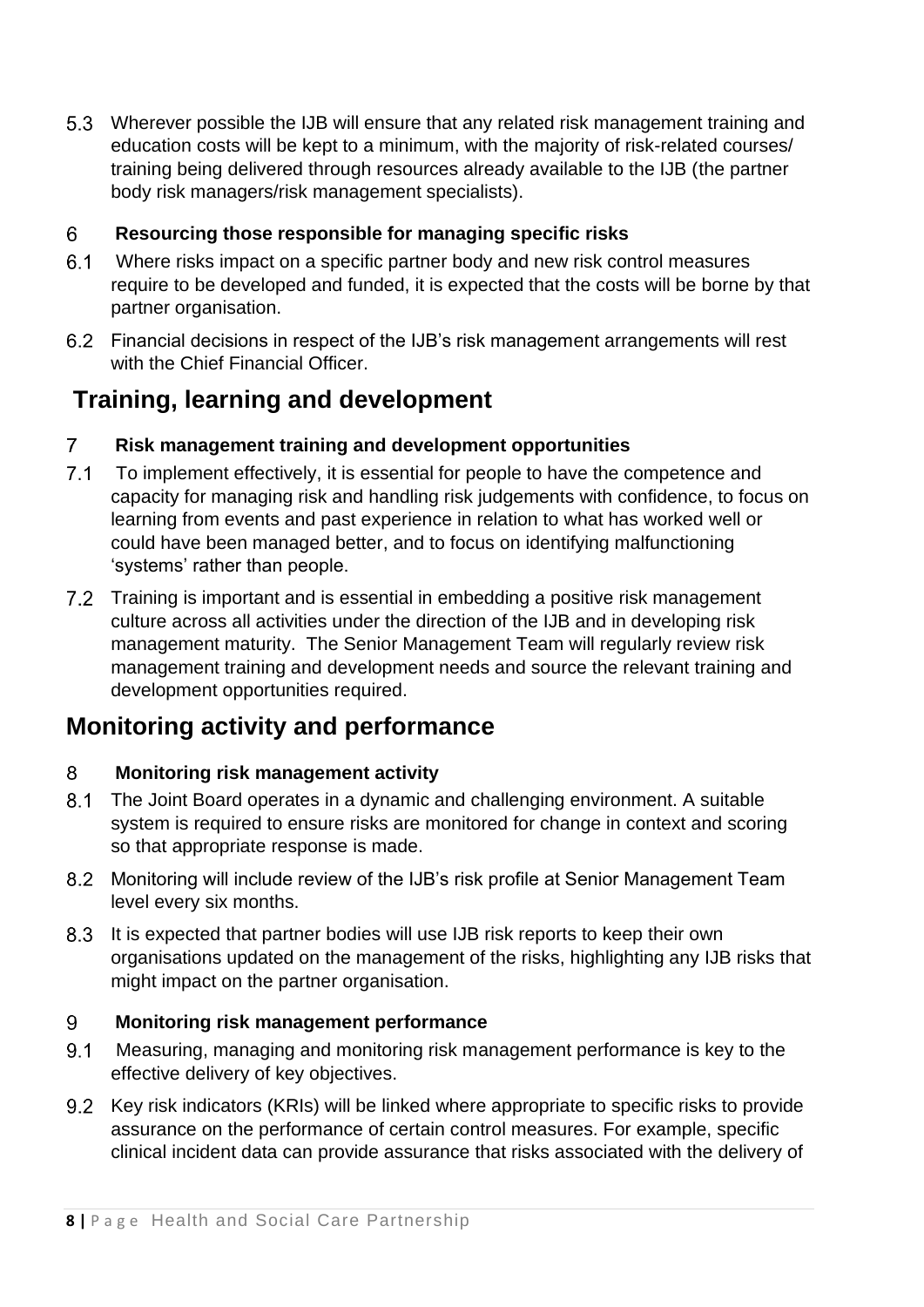clinical care are controlled, or, budget monitoring PIs (Performance Indicators) can provide assurance that key financial risks are under control.

- 9.3 The performance data linked to the Strategic Plan will also inform the identification of new risks or highlight where existing risks require more attention.
- 9.4 Reviewing the Joint Board's risk management arrangements on a regular basis will also constitute a 'Plan/ Do/ Study/ Act review cycle that will shape future risk management priorities and activities of the Joint Board, inform subsequent revisions of this policy and strategy and drive continuous improvement in risk management across the Joint Board.

#### $10<sup>1</sup>$ **Performance and Effectivness Controls**

- 10.1 The performance and effectiveness controls will inform the review of the strategic risks monitored by the Health and Social Care Partnership Board. The following controls will inform the annual review:
	- − A policy is in place to define the aims and pupose of strategic risk management
	- − The risk strategy is clearly stated and aligns to the HSCP Strategic Plan
	- − Risk management approach comply with the Scottish Government's, West Dunbartonshire Council and NHS Greater Glasgow and Clyde.
	- − A process is in place to ensure strategic risk is monitored and revised during the year in response to developments and there is a process in place to revoke/supersede previous versions.
- 10.2 There is a robust process in place for reporting and monitoring arrangements, ensuring they are clear and implemented in practice.

# **Communication**

#### $11$ **Communicating Risk Management**

- 11.1 Communicating, consulting on and reviewing the risk management framework.
- Effective communication of risk management information across the Joint Board is essential to developing a consistent and effective approach to risk management.
- 11.3 Copies of the Policy and supporting strategy will be widely circulated via the Senior Management Team and will form the basis of any risk management training arranged by the IJB.
- 11.4 The Integration Joint Board at its meeting of 20 September 2021 approved the Risk Management Policy (version 2.0).
- 11.5 This strategy and framework aligns with the review cycle of the HSCP Strategic Plan and reviewed every three years, to ensure that it reflects current standards and best practice in risk management, and fully reflects the Integration Joint Board's business environment.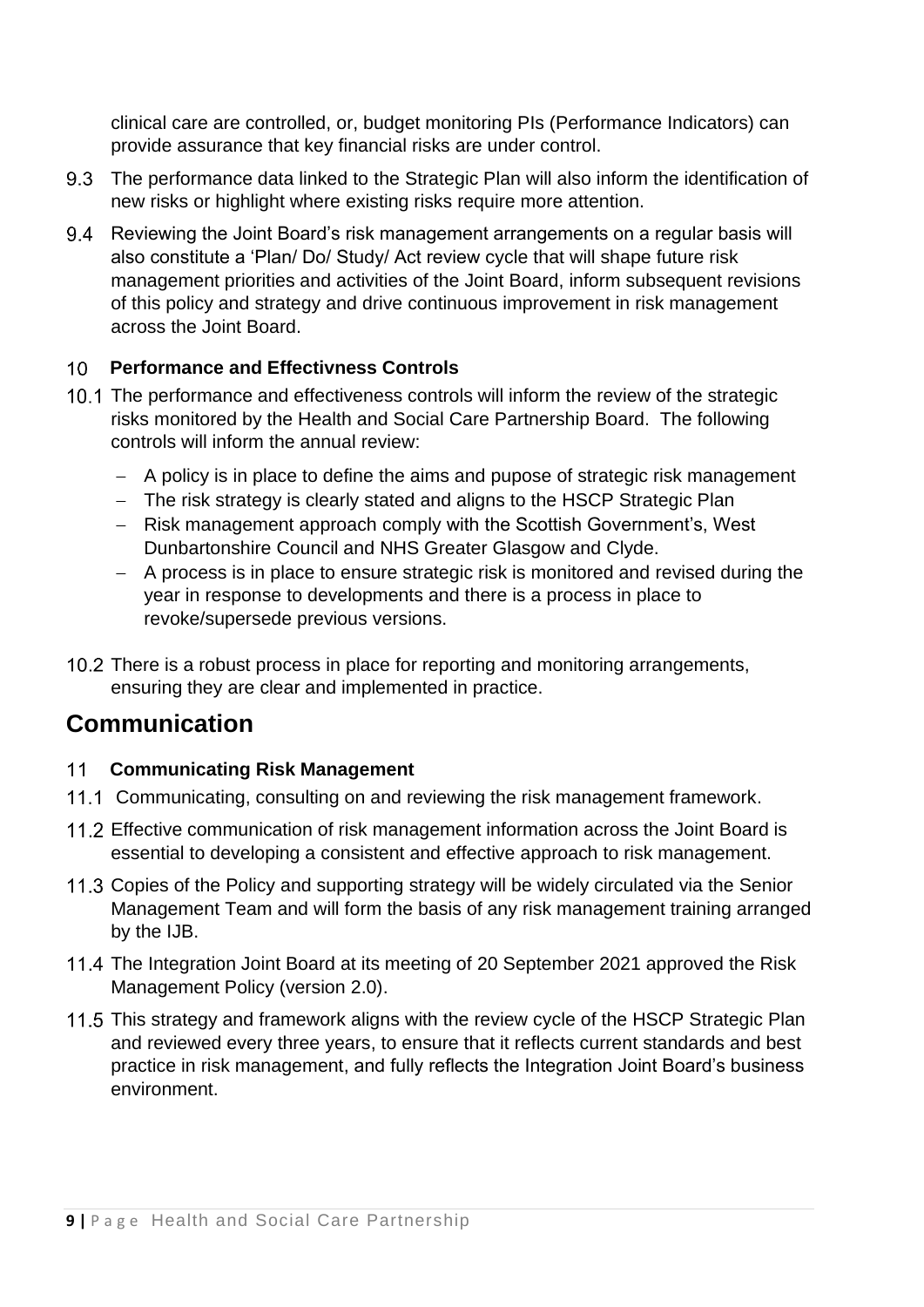### **Appendices**

Appendix A – Risk Matrix Appendix B - Risk Impact and Likelihood Description

### **Background reading / reference documents**

- − Public Bodies (Joint Working) (Scotland) Act 2014
- − Integration Scheme, HSCPB,
- − Ministerial Strategic Group (MSG) Health and Community Care Review of Progress with Integration
- − West Dunbartonshire Risk Management Framework
- − NHS Greater Glasgow and Clyde Risk Management Framework
- − HSCP Risk Management Policy
- − Internal Audit of HSCP Risk Management February 2021

### **Person to Contact:**

Margaret-Jane Cardno, Head of Strategy and Transformation West Dunbartonshire Health and Social Care Partnership 16 Church Street **Dumbarton** G82 1QL

Email: [Margaret-Jane.Cardno@west-dunbarton.gov.uk](mailto:Margaret-Jane.Cardno@west-dunbarton.gov.uk) Phone: 07786 747 952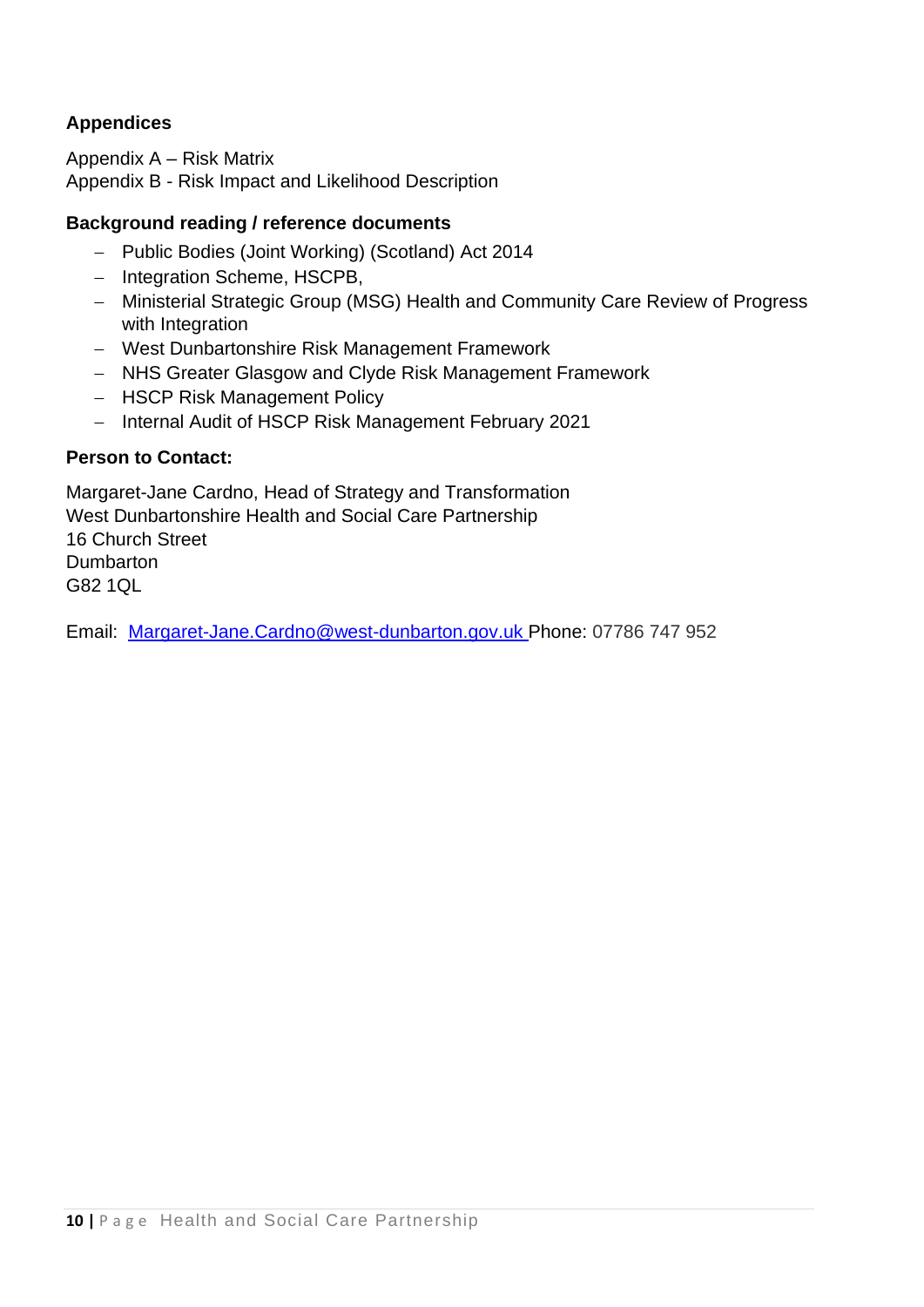### **Appendix A – Risk Matrix**



| Likeli-        |                |                |    | Consequence/Impact |                 |
|----------------|----------------|----------------|----|--------------------|-----------------|
| hood           |                | 2              | 3  | 4                  | 5               |
| 5              | 5              | 10             | 15 | 20                 | 25 <sub>1</sub> |
| 4              | $\overline{4}$ | 8              | 12 | 16                 | 20 <sup>°</sup> |
| 3              | 3              | 6              | 9  | 12                 | 15              |
| $\overline{2}$ | $\overline{2}$ | 4              | 6  | 8                  | 10 <sup>1</sup> |
|                |                | $\overline{2}$ | 3  | 4                  | 5               |

| Level of risk                | How risk should be managed                                                |
|------------------------------|---------------------------------------------------------------------------|
| Very High Risk (16 - 25) Red | Requires active management. High impact/high likelihood: risk requires    |
|                              | active management to manage down and maintain exposure at an              |
|                              | acceptable level.                                                         |
| High Risk (10 - 15) Amber    | Contingency plans. A robust contingency plan may suffice together with    |
|                              | early warning mechanisms to detect any deviation from plan.               |
| Medium Risk (5 - 9) Yellow   | Good Housekeeping. May require some risk mitigation to reduce             |
|                              | likelihood if this can be done cost effectively but good housekeeping to  |
|                              | ensure the impact remains low should be adequate. Reassess frequently     |
|                              | to ensure conditions remain the same.                                     |
| Low Risk (1 - 4) Green       | Review periodically. Risks are unlikely to require mitigating actions but |
|                              | status should be reviewed frequently to ensure conditions have not        |